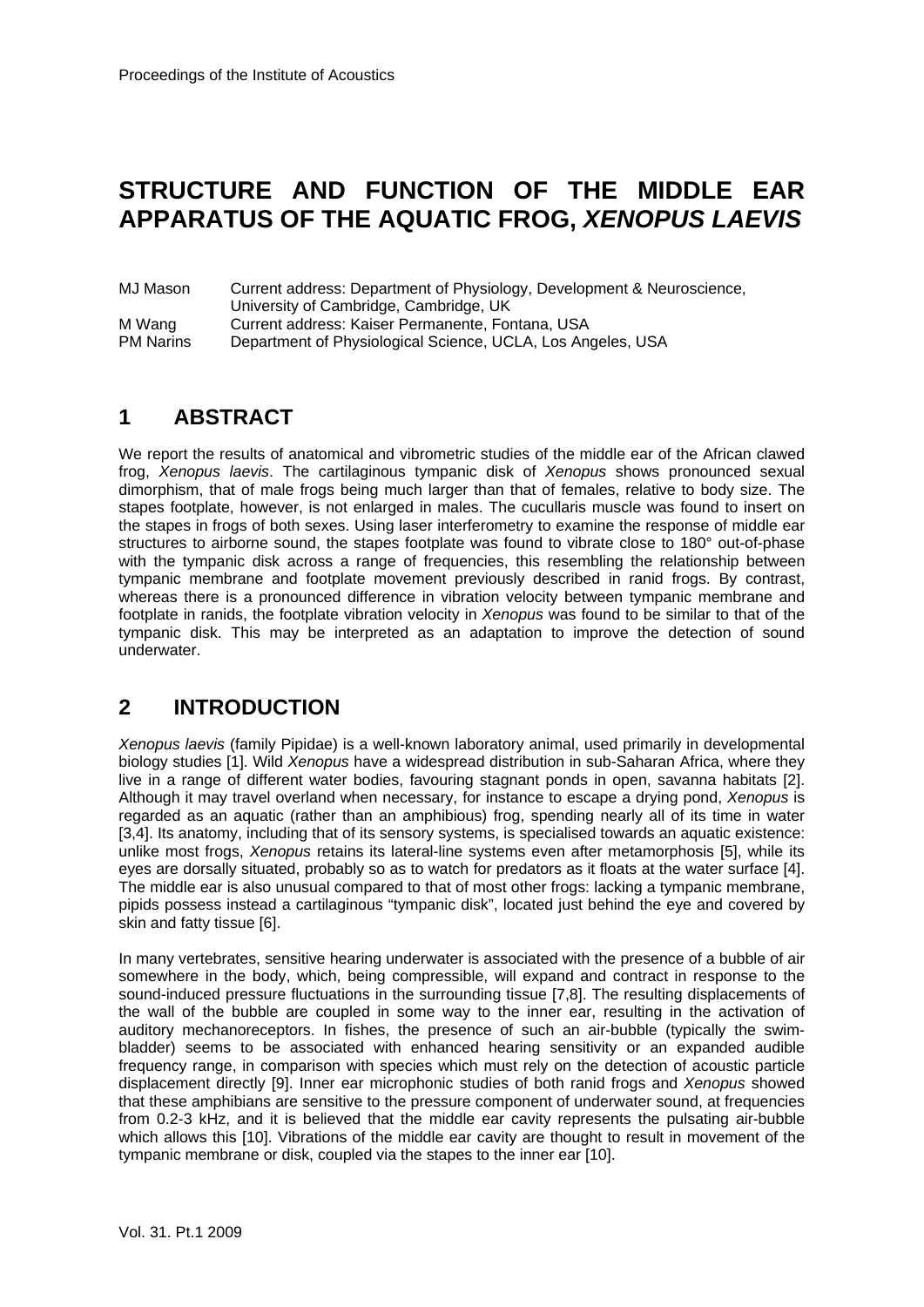Christensen-Dalsgaard et al. [11,12] used laser interferometry to measure directly the vibration velocity of the surgically-exposed tympanic disk in *Xenopus*. The velocity amplitude of the disk was found to be up to around 40 dB higher than that of the water particles or surrounding tissue, but it was greatly reduced when the middle ear cavities were filled with water. There were two peaks in the tympanic disk response curve, one at 0.6-1.1 kHz corresponding to a response peak in the vibrations of the body wall overlying the lungs, and one at 1.6-2.2 kHz, believed to result from pulsations of the air contained within the middle ear cavity. Expansion of the middle ear cavity volume as *Xenopus* grows is associated with a reduced frequency of best hearing sensitivity, measured as the auditory brainstem response, conforming to the predictions of an "air-bubble" model [13]. The mouth cavity is believed to be water-filled when *Xenopus* is underwater [6], but pressure-induced pulsations of the lungs appear to be coupled through to the middle ear cavity via the larynx, which unusually in this frog fits within a recess in the roof of the mouth representing the shared opening of the Eustachian tubes [12]. The connection between the two middle ear cavities, via this recess, might in principle allow the ears to work as a pressure difference receiver, facilitating sound localization [12].

Christensen-Dalsgaard et al. [11,12] found that although the sound pressure sensitivities of the *Xenopus* ear are similar in air and water, sensitivity to sound intensity, a more appropriate comparison, is 30 dB lower in air. These authors also calculated that the peak vibration amplitude of the *Xenopus* tympanic disk underwater is likely to be similar to that of ranid frogs, which have much better hearing in air. The paradox that *Xenopus* appears not to benefit from its "aquatic" specialization relative to other frogs could be resolved, they suggested, if the ossicular coupling between tympanic disk and inner ear in *Xenopus* is tighter than in ranids, such that a given disk vibration results in a greater stapes footplate movement. We here report the results of anatomical and laser interferometric studies of the *Xenopus* middle ear, extending our knowledge of its structure and function. Preliminary results were presented by Wang [14].

### **3 MATERIALS AND METHODS**

Anatomical measurements were taken from the left ears of 20 female and 10 male *Xenopus laevis* specimens, obtained as corpses from this and other experimental projects. Snout-vent length, used as an index of body size, was measured to the nearest 0.1 mm using calipers, and the specimens were then dissected and examined under light microscopy. The areas of the stapes footplate and tympanic disk were either obtained manually from scale drawings constructed using a microscope fitted with a graticule eyepiece, or from photomicrographs taken with a Moticam 2000 digital camera, using image analysis software (Motic Images Plus 2.0).

Laser vibrometric measurements were made on 12 healthy adult *Xenopus laevis* specimens, 7 females and 5 males, obtained from a commercial supplier. The frogs were deeply anaesthetized with intramuscular injections of pentobarbital sodium solution (Nembutal, Abbott Laboratories, 50 mg/ml: 1 µl/g body mass) and ketamine (Ketaject, Phoenix Scientific, 100 mg/ml: 1 µl/g body mass). Supplementary doses were given as necessary to maintain areflexia. The frogs were sprayed regularly with water to facilitate cutaneous respiration. After the experiments the animals were euthanized by an overdose of Nembutal, and the corpses were dissected. The "Principles of Animal Care" (NIH publication 85-23, revised 1985) and USA regulations were followed throughout this study, and protocols were approved by the University of California Animal Research Committee.

The laser vibrometric measurements were made on the left middle ear structures. One of two experimental procedures was chosen. In procedure one, the tympanic disk was surgically exposed and its vibratory response measured before and after stapes footplate exposure. In procedure two, the footplate was surgically exposed first and its response was examined before and after tympanic disk exposure. To expose the tympanic disk, the overlying skin and fat were carefully removed, and a small square of reflective beads (Polytec) was placed on its centre, at the position of the distal tip of the *pars media* of the stapes. To expose the stapes footplate, a piece of skin (about 5×5 mm) above its approximate location was removed. The *m. depressor mandibulae* was either moved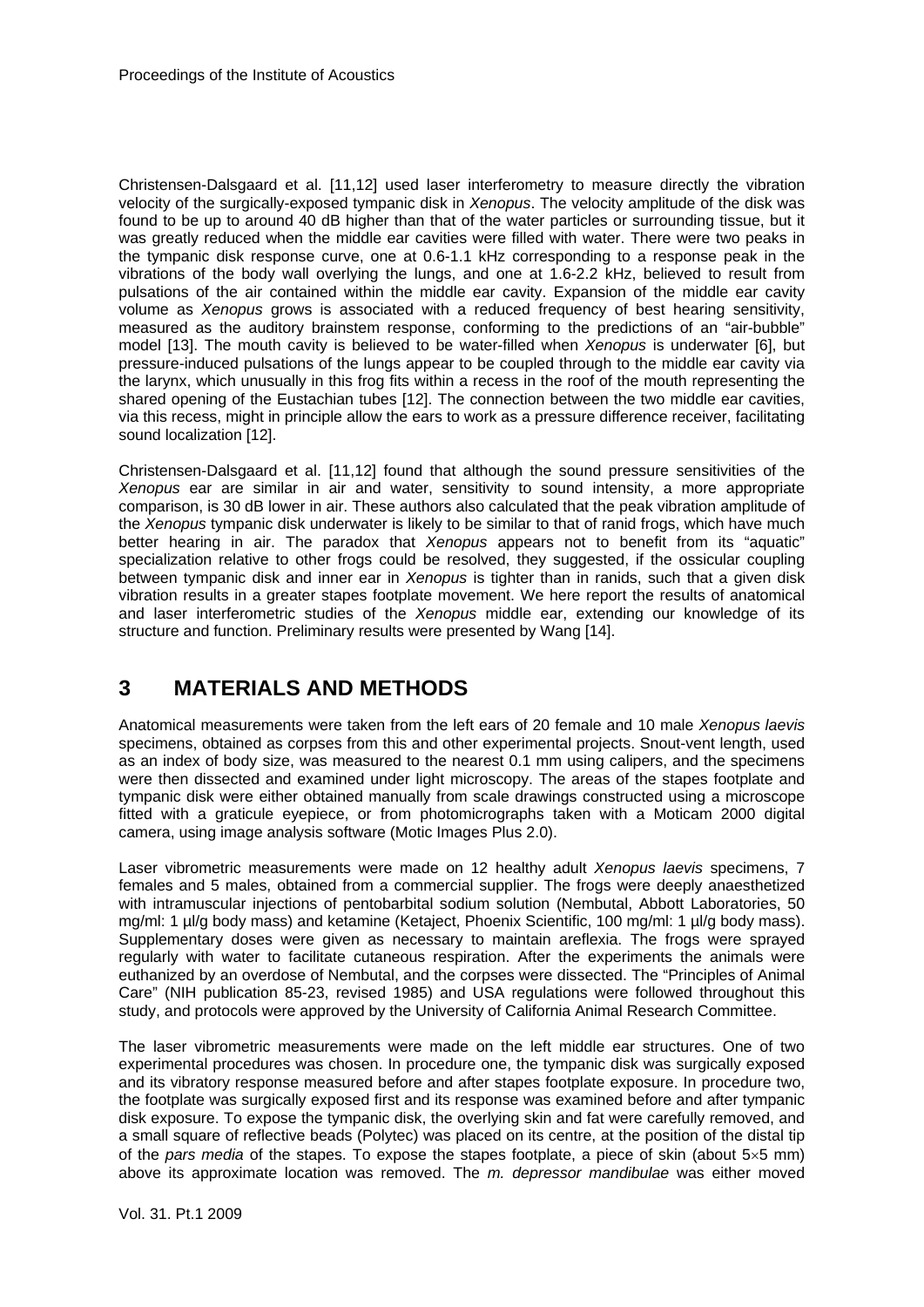aside or partially excised to reveal the caudal edge of the parotic crest (part of the skull near to the stapes) and the stapes, over which runs a nerve branch and the *vena capitis lateralis*. The vein was carefully moved aside, whereupon individual reflective beads (40-60 µm diameter) were placed upon the footplate, approximately at the junction between *pars media* and *pars interna*. A reflective bead was also placed on the parotic crest: vibrations of this region, representing background vibrations of the whole head, were recorded as a control.

The animal was placed on its belly on a vibration-isolated table (Backer-Loring Micro-g) within a double-walled, sound-attenuating chamber (IAC 1202-A). A single point, He-Ne laser vibrometer sensor head (Polytec OFV-303) was positioned about 60 cm from the animal's head. The beam could be aimed either at the tympanic disk directly, or deflected vertically downwards onto the stapes footplate or parotic crest via a prism mounted in a binocular light microscope (Zeiss OP-1). A 10 cm diameter speaker (Analog and Digital Systems Inc. 300) was positioned 75 cm from the centre of the frog's interaural axis, at an azimuth of 30° to the midline. The speaker was not resting on the same table as the frog. The rest of the apparatus was located outside the chamber.

Two-second duration pure tones, running from 150 Hz to 3 kHz in 30 Hz steps, were synthesized by a custom program (Acoustic Analyzer 0.20ß: A. Purgue, 1999) running on an Apple Macintosh iMac computer. The output of the computer's 16-bit D/A board was amplified (Optimus MPA-50) and sent to the speaker; a returning signal from the amplifier was used as a reference signal for the phase measurements. A probe microphone (Knowles Electronics, EK-3033), positioned around 3 mm from the tympanic disk of the frog, was used to calibrate the sound pressure level at 90±3 dB SPL across frequency at this position. The microphone was then removed and the laser sensor head was aimed at the structures of interest in the frog ear. The sensor head was connected to a vibrometer controller processor (Polytec OFV-3001), the output of which was fed to the computer via a bandpass filter (Krohn-Hite 3323 active filter) and an attenuator (Hewlett-Packard 350D). The sampling frequency was 44.1 kHz. The response of each structure was usually measured three times and compared, to ensure consistency of response.

The stapes footplate is angled at around 45° to the horizontal, but only the vertical components of its vibrations were measured. The measured amplitude was therefore expected to be around 3 dB below the true amplitude, so all measured stapes responses were increased by 3 dB. It was estimated that a line normal to the centre of the tympanic disk, representing its direction of motion in response to sound, would extend at about 30° to the horizontal, while the angle of the laser when pointed at the disk centre was around 25-28° to the horizontal: it was assumed that the very small difference in these angles could safely be ignored.

### **4 RESULTS**

#### **4.1 ANATOMICAL RESULTS**

Immediately under the skin, the auditory region of *Xenopus* is covered with a layer of bright yellow fat, which extends under the throat and is continuous with that on the other side (Fig. 1A). This fat covers the tympanic disk to a variable extent in different individuals, the dorsorostral part of the disk often remaining uncovered. The fat is not firmly attached to the disk itself and can easily be removed, revealing the translucent disk cartilage through which the *pars media* of the stapes can be seen (Fig. 1B). The tympanic disk is slightly cardioid in shape: in males it is slightly concave externally, whereas in females it is convex. The cartilaginous tympanic annulus, to which the disk is attached around its circumference by connective tissue, is more extensive and flatter in male frogs, while in females the annulus encircles the disk. The disk is also tethered to the parotic crest dorsocaudally by a short band of cartilage probably representing the ascending process (*processus ascendens plectri*), which arises from its medial side. Removing the disk reveals the shallow, airfilled middle ear cavity, which tapers to form the Eustachian tube. The single, shared opening of the right and left tubes is obvious in the roof of the mouth.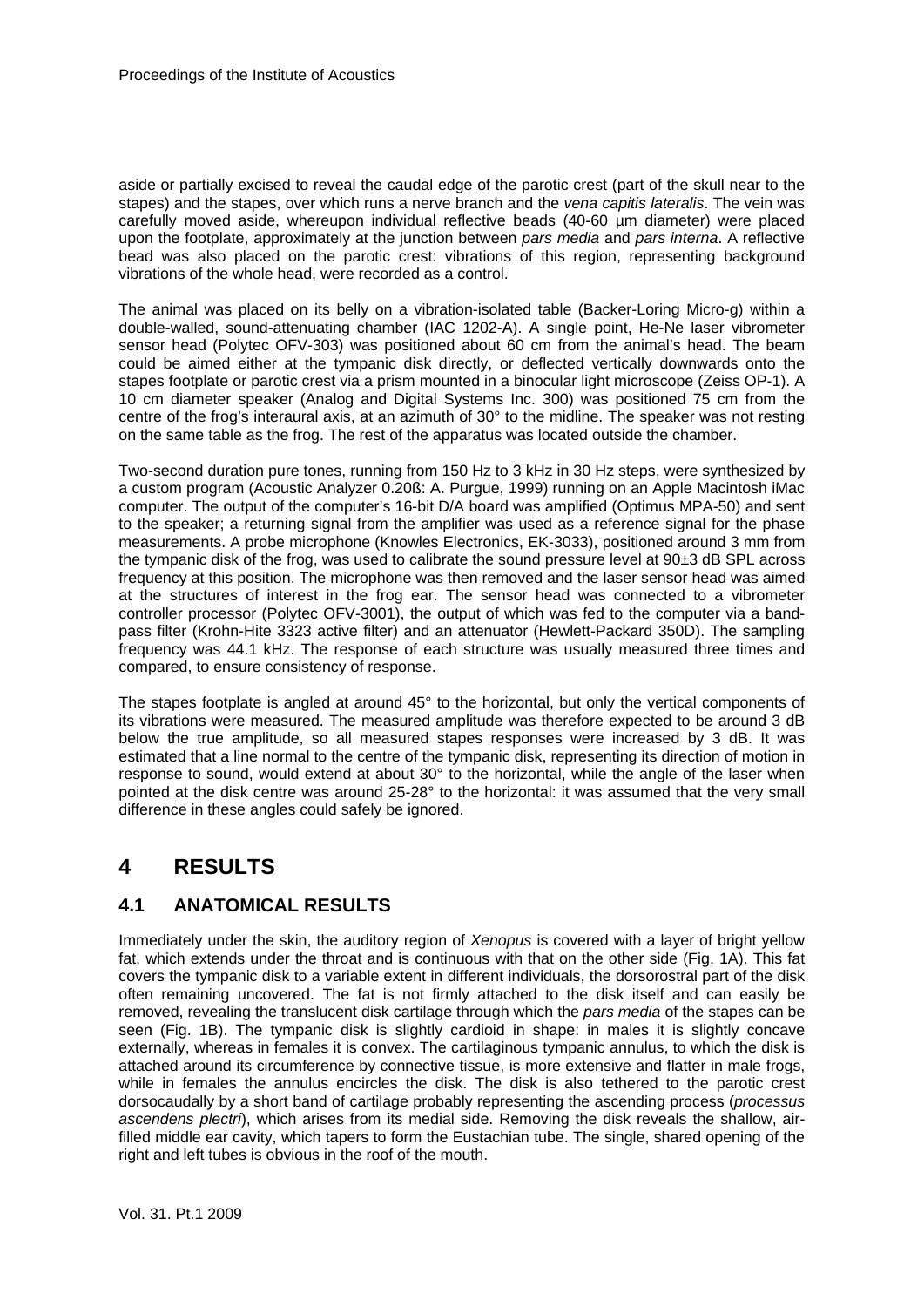

Figure 1: Left middle ear structures in male *Xenopus laevis*. A: Skin removed to reveal fatty pad. B: Tympanic disk, after removal of some of the fat. C: Ear region after further dissection, dorsolateral view. Key: 1, tympanic disk; 2, *pars media* of stapes, seen through disk cartilage; 3, *pars interna* of stapes; 4, parotic crest; 5, *m. levator scapulae superior*; 6, *m. petrohyoideus*; 7, *m. cucullaris*. Dashed line = approximate position of the rotatory axis. Scale bars represent 5 mm.

Caudal to the tympanic disk and originating in part from the annulus is the *m. depressor mandibulae*, which must be removed together with some underlying fat and connective tissue to reveal the stapes. The bony *pars media* of the stapes is shaped like a bent rod. Its distal half is firmly embedded within the tympanic disk, extending from the disk centre caudally and dorsally (Fig. 1C). Turning inwards, it reaches the oval window at a shallow angle. The footplate has two components, the proximal end of the *pars media* and the cartilaginous *pars interna*, which covers the inner surface and forms the footplate tip. The footplate is only loosely connected within the oval window. Prodding the disk revealed that the stapes moves as if hinged somewhere near the middle of the *pars media*, where it passes through the tympanic annulus: the approximate position of this axis is indicated in Fig. 1C. There was no operculum in any of the specimens examined.

There is a small, bony projection on the ventral side of the stapes in the hinge region, just proximal to which inserts a component of the *m. cucullaris*; the majority of this muscle arises from the adjacent otic capsule and tympanic annulus. Other muscles associated with the middle ear region include the superior and inferior components of the *m. levator scapulae*, which insert on the otic capsule caudal to the oval window, and the long, strap-like *m. petrohyoideus*, which originates on

Vol. 31. Pt.1 2009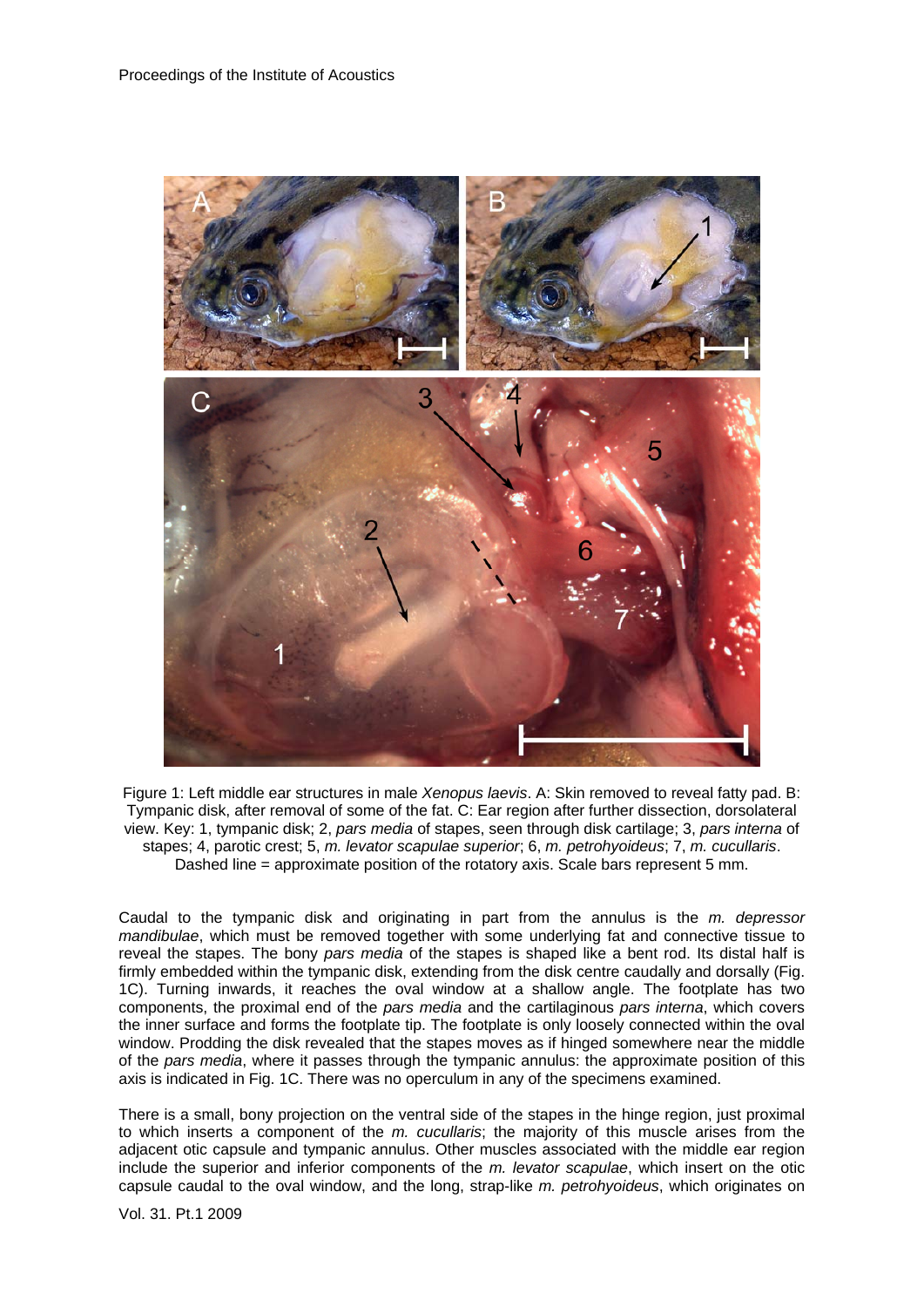the parotic crest and annulus, passes over the stapes and ultimately inserts on the ventral surface of the larynx. In some of the female specimens, branches of the petrohyoideus were found in the ear region: a few fibres arose from the *pars media* of the stapes and others with the *m. cucullaris*.

The tympanic disk is relatively much larger in male *Xenopus* than in females, given the small body size of male animals, although in absolute terms the areas are similar (Fig. 2A). One female datapoint clusters with the males in Fig. 2A: it is likely that this animal was wrongly sexed. In both male and female frogs, the disk area increases with snout-vent length. Although male frogs tend to have smaller footplates than females on average (Fig. 2B), there is no evidence to suggest that this is anything other than a function of their smaller body size. The mean anatomical area ratio of male frogs, defined as disk area divided by footplate area, is 25.0 (n=10), compared with only 10.3 in females (n=20).



Figure 2: Measurements of (A) tympanic disk area and (B) stapes footplate area in *Xenopus laevis*, plotted against snout-vent length. Blue squares = males, red circles = females.

#### **4.2 LASER VIBROMETRIC RESULTS**

The velocity response of the exposed tympanic disk was quite variable between the 12 frogs examined. The typical pattern was an approximately high-pass response curve over the frequency range examined, the response rising at low frequencies and flattening off somewhere between 1 and 1.5 kHz (Fig. 3). In some individuals the response dropped somewhat at high frequencies, while in one case the disk response rose above that of the parotic crest only at the very highest frequencies. The stapes footplate response was typically similar to that of the tympanic disk in shape but was usually of lower amplitude: it was always very close to the "background" response of the parotic crest at the lowest frequencies examined, and sometimes at the highest frequencies as well. In two frogs, the footplate response never rose significantly above that of the parotic crest. There was no large or consistent change in the response of either the disk to stapes exposure (n=6 experiments), or the stapes to disk exposure (n=6 experiments). To ensure that further analysis was based on clear stapedial movement relative to the skull, lever and phase data were calculated only when the stapes response was more than an arbitrary value of 10 dB higher than that of the parotic crest. This never occurred at frequencies below 500 Hz.

The lever ratio was defined as the dB difference between the velocity of the tympanic disk and that of the stapes footplate. Although quite variable between animals, the ratio was typically from 0-5 dB (Fig. 4A). Negative values, which were occasionally obtained, indicated that the footplate sometimes moved with a higher amplitude than the disk: this was the case in two of the three male frogs for which data were available. The phase lag between tympanic disk and stapes footplate responses typically began near 180° at low frequencies, rising slightly with frequency (Fig. 4B).

Vol. 31. Pt.1 2009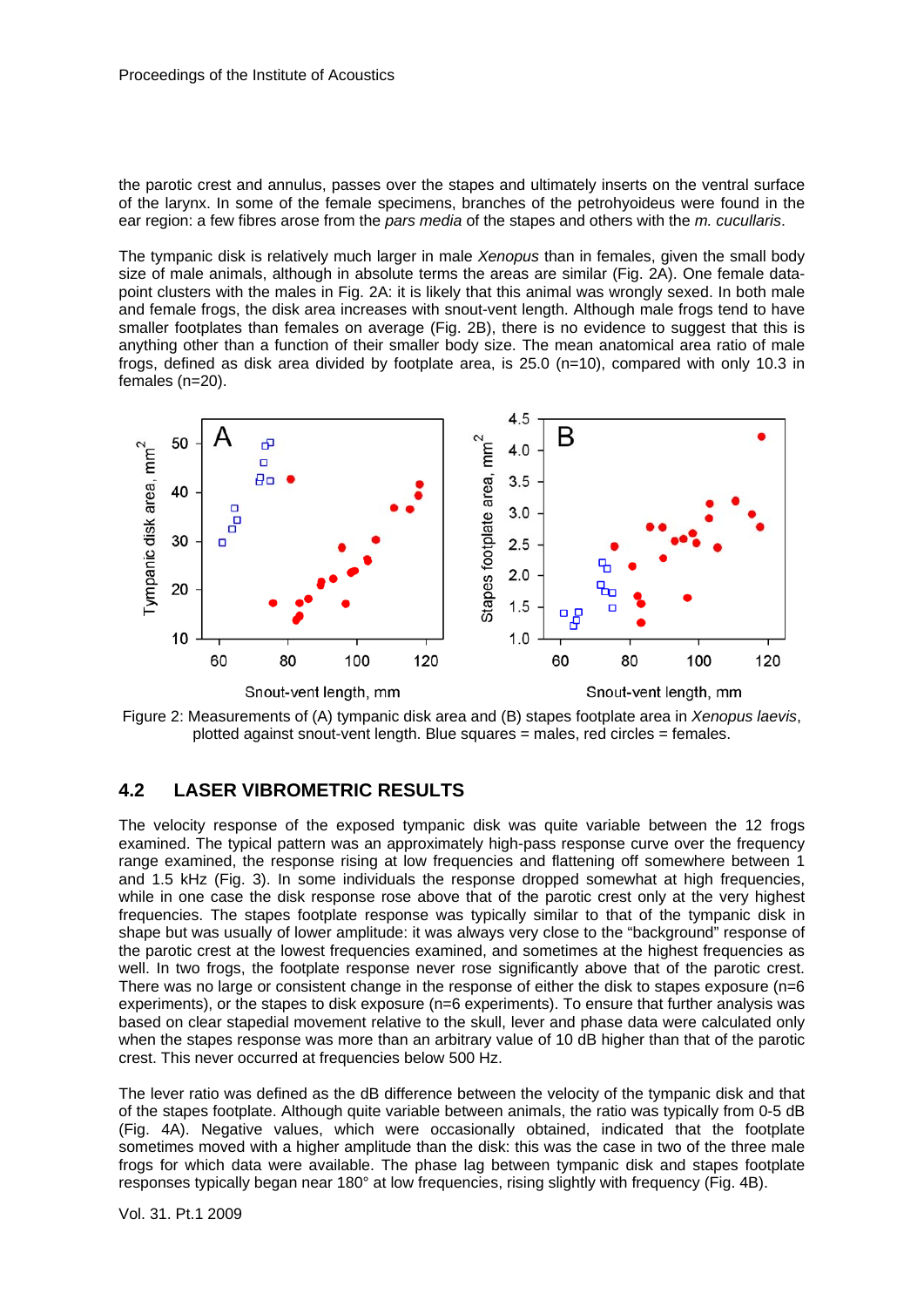

Figure 3: Responses to 90 dB SPL airborne sound of the exposed tympanic disk (solid line), stapes footplate (dashed line) and parotic crest (dotted line) in a female *Xenopus*, as measured with laser vibrometry. The responses of disk and stapes in other experiments were often lower in amplitude than this (closer to the crest), and the stapes did not always follow the tympanic disk so faithfully.

### **5 DISCUSSION**

The unusual ear structures of *Xenopus* are thought to have evolved from a more typical anuran morphology, adapted for hearing in air [6,15]. Wever [6] believed that the tympanic disk of pipids corresponds to the tympanic membrane of other frogs, but others e.g. [16,17,18] have considered this structure to be an expansion of the cartilaginous extrastapes, or *pars externa plectri*. The latter interpretation is supported by our discovery of a small ascending process arising from the disk, the presence of which was denied by de Villiers [19]. Wever described an "ossicular muscle" in *Xenopus* inserting (in part) on the *pars media*, but he was unable to establish its affinities. In the present study, this muscle was identified as the *m. cucullaris*, which has apparently not previously been described as inserting on the stapes of a frog, although it does insert on the fenestral plate occupying the oval window in plethodontid salamanders [20]. Its function in *Xenopus* is unclear, but Wever suggested that it might have a protective role. Elements of the opercular apparatus have been identified in the *Xenopus* embryo see e.g. [17,18,19], but the loss of the operculum in adult pipids might reflect their aquatic habits, given that this apparatus is thought to be involved in the detection of ground-borne vibrations transmitted via the forelimb see [21] for a review.

The difference in relative tympanic disk area in male and female *Xenopus* has been briefly noted before [15], but no quantitative data were presented. Sexual dimorphism is also pronounced in the ear of the bullfrog, *Rana catesbeiana* [22]. Male and female bullfrogs are of similar body size; males have larger tympanic membranes but their stapes footplate areas are not correspondingly enlarged, so male area ratios are larger than those of females [22]. In *Xenopus*, male frogs are much smaller than females, so although their tympanic disks are similar in absolute size to those of larger females, they are much larger in relation to body size. Stapes footplate areas, however, are not enlarged in males, and so male *Xenopus*, like bullfrogs, have larger area ratios than females. It is tempting to speculate that larger area ratios in male *Xenopus* compensate for reduced lever ratios, given that the two lowest lever ratios recorded in the present study were both from male frogs (Fig. 4A), but these particular lever measurements were unusually variable and so this requires further investigation.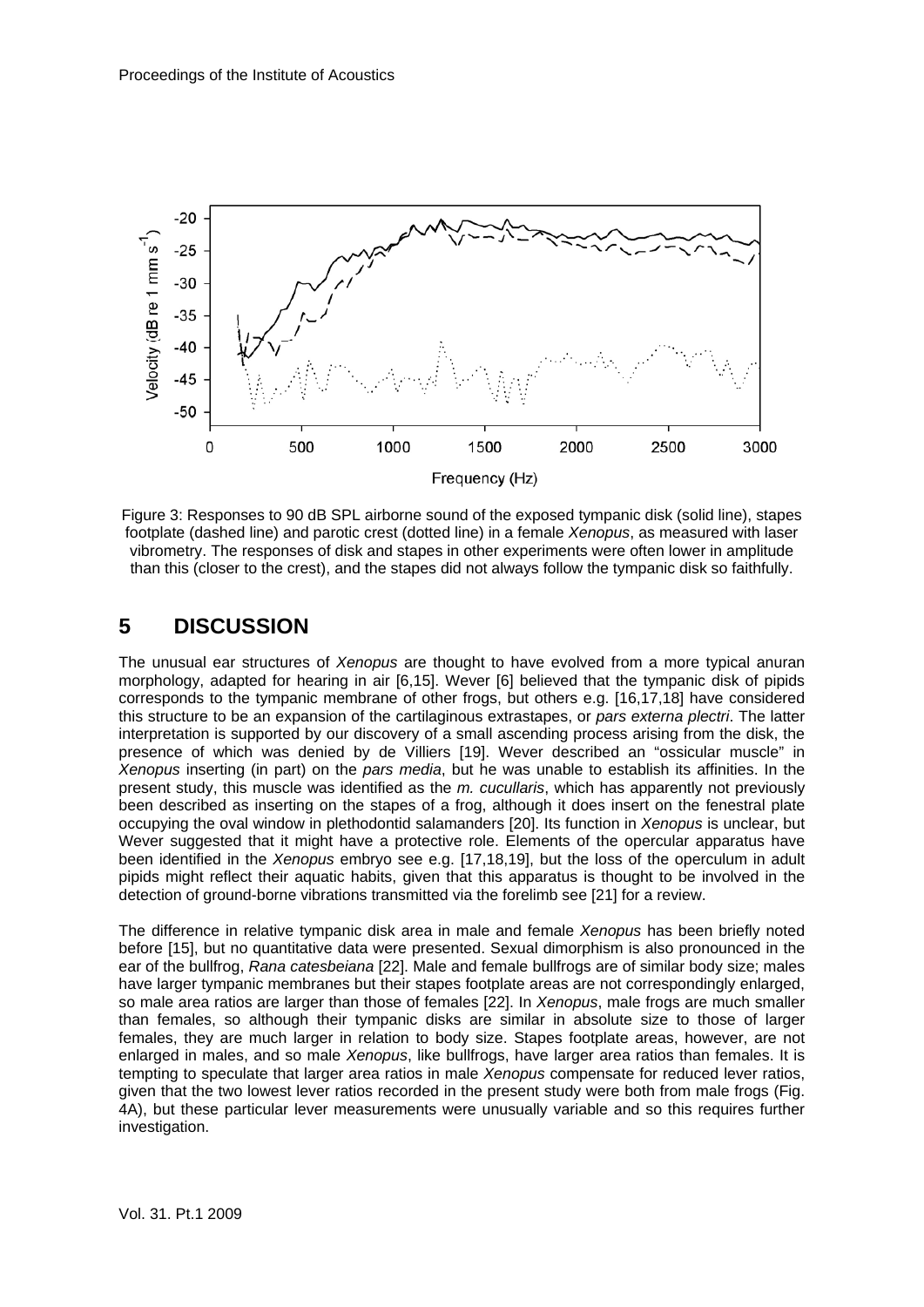

Figure 4: Results of vibrometric experiments on 10 *Xenopus* frogs. Data were only included when the stapes response was >10 dB above that of the parotic crest. A: Lever ratios, calculated as the dB difference between tympanic disk and stapes footplate responses. B: Phase lags between tympanic disk and stapes footplate. Solid red lines = females, dashed blue lines = males.

The expanded eardrum of male bullfrogs has been proposed to radiate high-frequency components of their vocalizations [23]. It is notable that the larynx of *Xenopus* is sexually dimorphic, the enlarged male larynx being implicated in the production and radiation of click-like calls underwater [24,25]. It is at least possible that the (relatively) enlarged tympanic disks of male *Xenopus* are involved in the radiation of some component of this vocalization underwater, in a manner analogous to tympanic sound radiation in the bullfrog.

Comparison with data from Mason & Narins [26], obtained using a very similar experimental set-up, shows that the peak response of the exposed tympanic disk of *Xenopus* to airborne sound was typically around 25 dB lower than that of the tympanic membrane of the bullfrog. Although the frequency range examined here closely corresponds with the *Xenopus* hearing range [27], *Xenopus* is evidently relatively insensitive to airborne sound. Together with difficulties arising from the invasive surgery needed to expose the middle ear structures, this insensitivity presumably explains the rather variable and in some cases noisy recordings.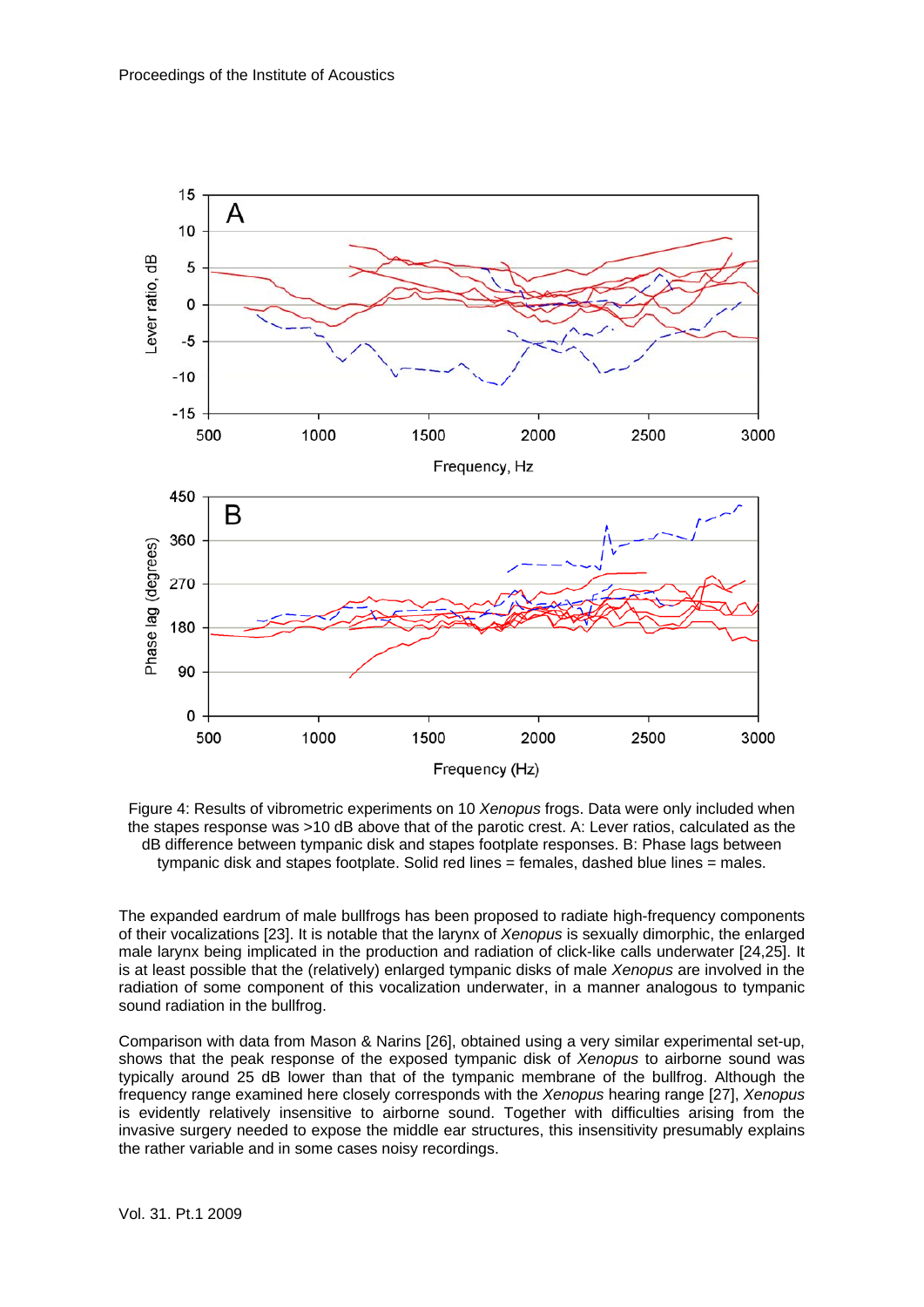Ossicular lever ratios of up to around 30 dB have been experimentally measured in both bullfrogs and the grass frog, *Rana temporaria* [26,28]. These large values appear to be due to a rotatory axis located very close to the stapes footplate, together with flexion at the extrastapes/*pars media* junction [26,29]. In the present study, the lever ratio in *Xenopus* was found to be much lower, under 10 dB in all frogs and averaging around 1 dB. The lower values must relate in part to the fact that the extrastapes in this species does not take the form of an elongated lever element but instead forms the flattened tympanic disk, to which the *pars media* is firmly attached. Both ranids and *Xenopus* show a 180° phase difference between tympanic membrane/disk and stapes footplate at low frequencies, suggesting a rocking motion of the stapes, but in *Xenopus* the apparent location of the rotatory axis, roughly in the centre of the *pars media*, is further from the footplate than it is in the ranids, contributing to the lower lever ratio. The discovery of a rocking motion of the *Xenopus* stapes is contrary to the findings of Wever [6], who measured inner ear potentials in response to a vibrating needle pressed onto different parts of the middle ear apparatus, concluding that the disk and stapes simply move in and out together. It is possible that the surgery used by Wever to expose the middle ear structures, or the direction of the needle applied to the structures, somehow influenced his results.

Although the tympanic membrane of ranid frogs is expected to vibrate with similar amplitudes underwater to that of the tympanic disk of *Xenopus*, Christensen-Dalsgaard & Elepfandt [12] suggested that tighter coupling between the disk and stapes in *Xenopus* might result in greater footplate vibrations, and thus a more efficient transfer of sound to the inner ear. The results of the present study show that the lever ratio is much lower in *Xenopus* than in ranids, so a given disk vibration would indeed result in a greater footplate vibration. The *Xenopus* middle ear can therefore be regarded as specialized for underwater hearing.

# **ACKNOWLEDGEMENTS**

The authors would like to express their thanks to P.S. Mischel, D.E. Simpson and F.C. Wardle for provision of *Xenopus* corpses for dissection. This work was supported by grant no. R01 DC00222 from the NIDCD, National Institutes of Health, to PMN, and a grant from St. Catharine's College, Cambridge, to MJM.

## **REFERENCES**

- 1. J.B. Gurdon and N. Hopwood. The introduction of *Xenopus laevis* into developmental biology: of empire, pregnancy testing and ribosomal genes. Int. J. Dev. Biol., 44: pp. 43-50, 2000.
- 2. R.C. Tinsley, C. Loumont, and H.R. Kobel. Geographical distribution and ecology. In R.C. Tinsley and H.R. Kobel, eds., The Biology of *Xenopus*, pp. 35-59. Clarendon Press, Oxford, 1996.
- 3. L. Trueb. Historical constraints and morphological novelties in the evolution of the skeletal system of pipid frogs (Anura: Pipidae). In R.C. Tinsley and H.R. Kobel, eds., The Biology of *Xenopus*, pp. 349-377. Clarendon Press, Oxford, 1996.
- 4. E.M. Deuchar. *Xenopus*: the South African Clawed Frog*.* John Wiley & Sons, London, 1975.
- 5. A. Elepfandt. Sensory perception and the lateral line system in the clawed frog, *Xenopus*. In R.C. Tinsley and H.R. Kobel, eds., The Biology of *Xenopus*, pp. 97-120. Clarendon Press, Oxford, 1996.
- 6. E.G. Wever. The Amphibian Ear*.* Princeton University Press., Princeton, 1985.
- 7. P.H. Rogers and M. Cox. Underwater sound as a biological stimulus. In J. Atema, R.R. Fay, A.N. Popper, and W.N. Tavolga, eds., Sensory Biology of Aquatic Animals, pp. 131-149. Springer-Verlag, New York, 1988.
- 8. W.A. van Bergeijk. The evolution of vertebrate hearing. In W.D. Neff, eds., Contributions to Sensory Physiology, vol 2, pp. 1-49. Academic Press, New York, 1967.

Vol. 31. Pt.1 2009